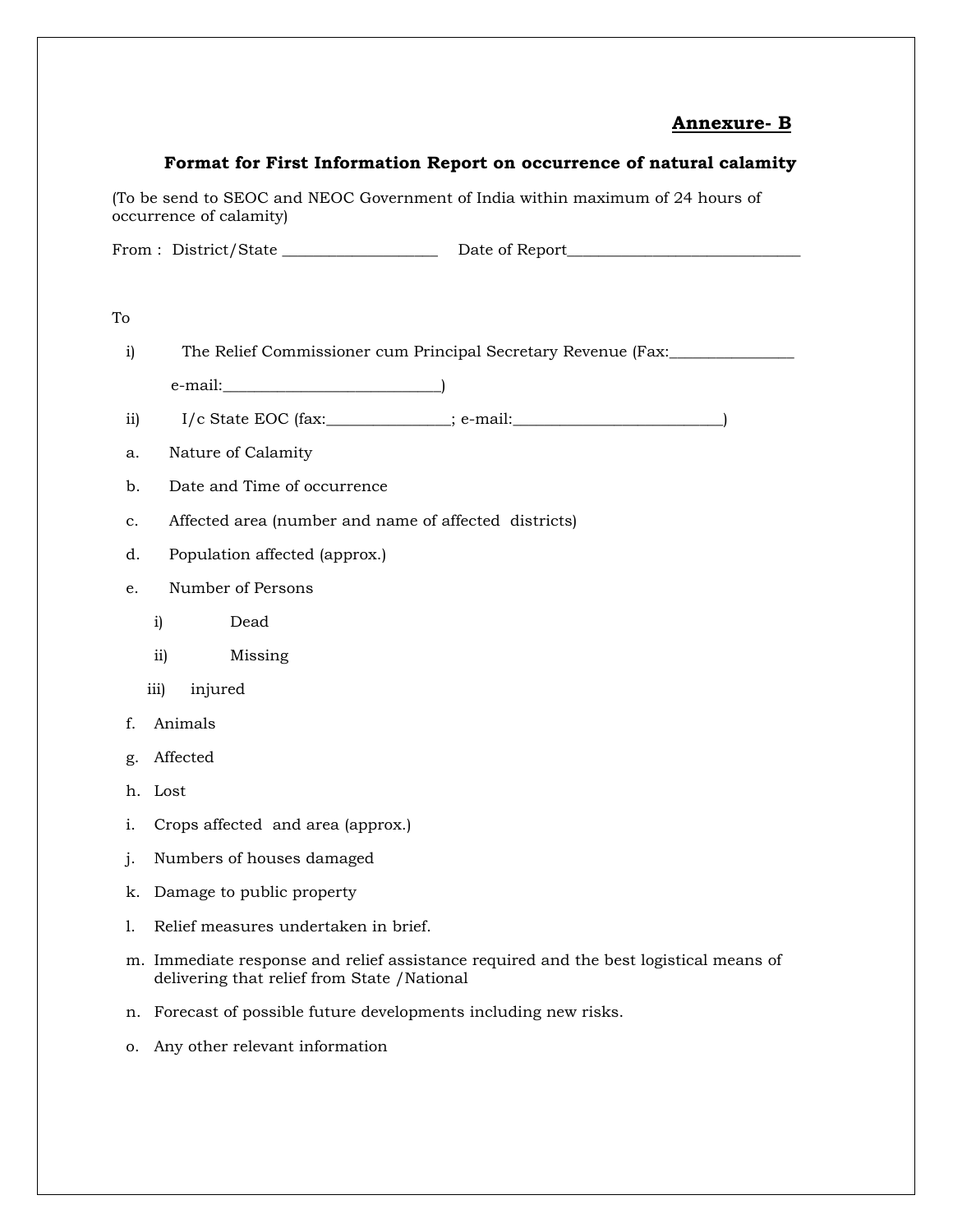## **Annexure –C**

# **Situation Report**

Date of Report:

| S.        | Category                                                                                                                                                            | <b>Report of happing</b> | Cumulative  |  |  |
|-----------|---------------------------------------------------------------------------------------------------------------------------------------------------------------------|--------------------------|-------------|--|--|
| <b>NO</b> |                                                                                                                                                                     | during the last 24       | damage/loss |  |  |
|           |                                                                                                                                                                     | <b>Hours</b>             |             |  |  |
|           |                                                                                                                                                                     |                          |             |  |  |
|           | <b>I-Rainfall and Damage / Loss Position</b>                                                                                                                        |                          |             |  |  |
| 1.        | Indicate Place and rainfall(in CMs)                                                                                                                                 |                          |             |  |  |
| 2.        | Details of rainfall                                                                                                                                                 |                          |             |  |  |
| 3.        | Brief details & cause (s) of flash/riverine floods,<br>landslides, road blocked etc.                                                                                |                          |             |  |  |
| 4.        | Population affected if any                                                                                                                                          |                          |             |  |  |
| 5.        | Number of human lives lost district-wise (specify<br>the cause of death)                                                                                            |                          |             |  |  |
| 6.        | Number of cattle/livestock lost/perished.                                                                                                                           |                          |             |  |  |
| 7.        | Area affected(in hectares)                                                                                                                                          |                          |             |  |  |
| 8.        | Estimated value of damaged crop (Rs. In Lakh)                                                                                                                       |                          |             |  |  |
| 9.        | Number of houses damaged                                                                                                                                            |                          |             |  |  |
|           | i) Fully                                                                                                                                                            |                          |             |  |  |
|           | ii)Partially                                                                                                                                                        |                          |             |  |  |
| 10.       | Estimated value of damaged to house(s(Rs. In<br>lakh)                                                                                                               |                          |             |  |  |
|           | i)Fully                                                                                                                                                             |                          |             |  |  |
|           | ii)Partially                                                                                                                                                        |                          |             |  |  |
| 11.       | Impact of flood on infrastructure(sector-wise i.e<br>power supply, water supply, road, transport, health<br>sector and telecommunication etc.- in physical<br>term) |                          |             |  |  |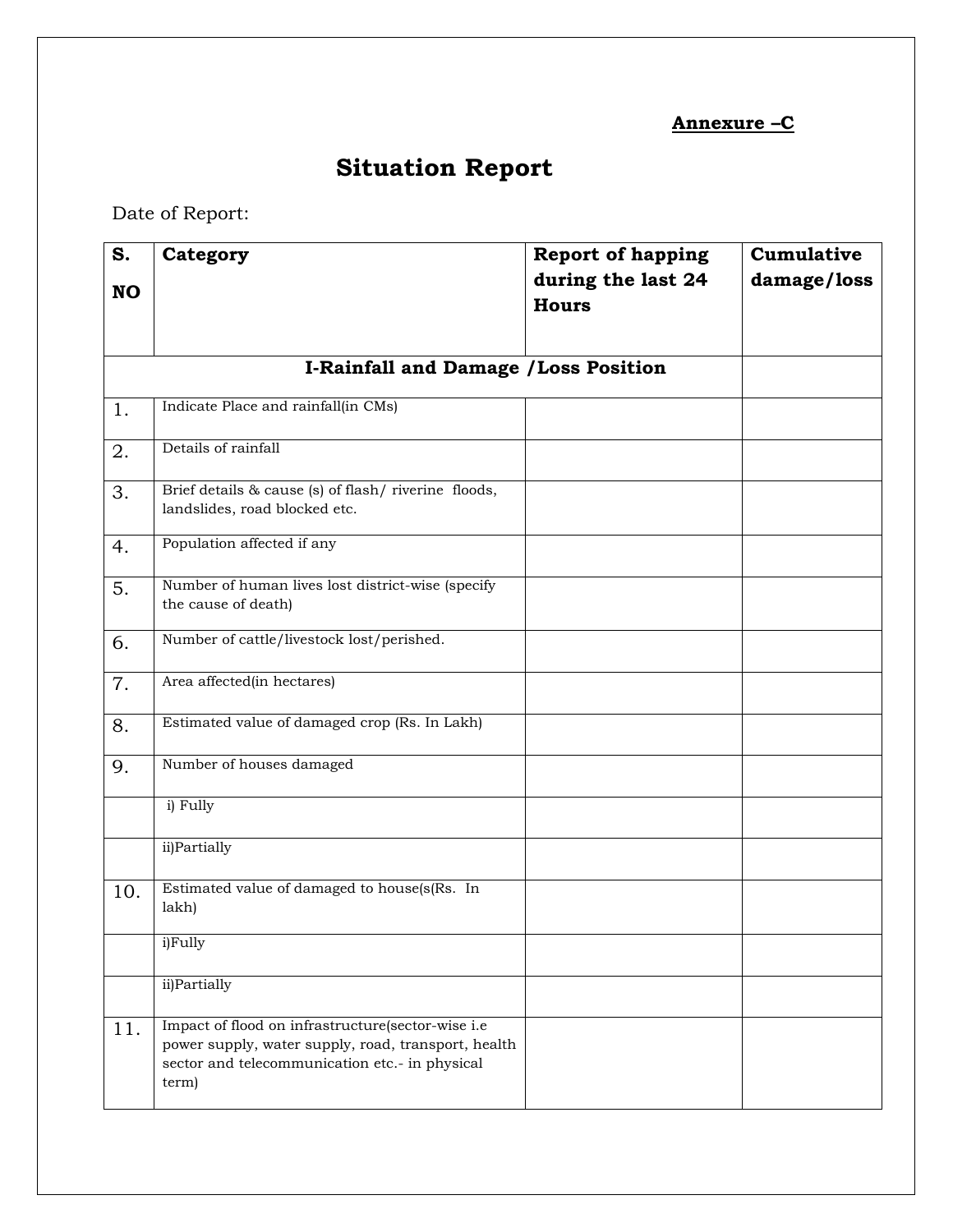| 12. | Estimated value of damage to public properties-    |  |  |  |  |  |  |
|-----|----------------------------------------------------|--|--|--|--|--|--|
|     | sector -wise -in monitoring terms (Rs. In lakh)    |  |  |  |  |  |  |
|     |                                                    |  |  |  |  |  |  |
| 13. | Estimated value of total damage $(8+10+12)$        |  |  |  |  |  |  |
|     |                                                    |  |  |  |  |  |  |
|     |                                                    |  |  |  |  |  |  |
|     | <b>II- Fire Incidents</b>                          |  |  |  |  |  |  |
|     |                                                    |  |  |  |  |  |  |
| 1.  | No. of domestic fire incidents, causes, with brief |  |  |  |  |  |  |
|     | details                                            |  |  |  |  |  |  |
|     | Loss of Life                                       |  |  |  |  |  |  |
| 2.  |                                                    |  |  |  |  |  |  |
|     |                                                    |  |  |  |  |  |  |
| 3.  | Loss of cattle                                     |  |  |  |  |  |  |
|     |                                                    |  |  |  |  |  |  |
| 4.  | Total loss in property                             |  |  |  |  |  |  |
|     |                                                    |  |  |  |  |  |  |
|     |                                                    |  |  |  |  |  |  |
| 5.  | No. of wild fire incidents                         |  |  |  |  |  |  |
|     |                                                    |  |  |  |  |  |  |
| 6.  | Area involved (in hectares)                        |  |  |  |  |  |  |
|     |                                                    |  |  |  |  |  |  |
| 7.  | Estimated loss of forest wealth (in Lakh)          |  |  |  |  |  |  |
|     |                                                    |  |  |  |  |  |  |
|     |                                                    |  |  |  |  |  |  |
| 8.  | Estimated value of Loss /damage                    |  |  |  |  |  |  |
|     |                                                    |  |  |  |  |  |  |
|     | <b>III-Accidents</b>                               |  |  |  |  |  |  |
|     |                                                    |  |  |  |  |  |  |
| 1.  | No of accidents -roads and others(Please specify   |  |  |  |  |  |  |
|     | the Category)                                      |  |  |  |  |  |  |
|     |                                                    |  |  |  |  |  |  |
| 2.  | Loss of life                                       |  |  |  |  |  |  |
|     |                                                    |  |  |  |  |  |  |
|     |                                                    |  |  |  |  |  |  |
| 3.  | No. of injured                                     |  |  |  |  |  |  |
|     |                                                    |  |  |  |  |  |  |
| 4.  | Cause of accident                                  |  |  |  |  |  |  |
|     |                                                    |  |  |  |  |  |  |
|     | <b>IV-Snow Fall</b>                                |  |  |  |  |  |  |
|     |                                                    |  |  |  |  |  |  |
|     |                                                    |  |  |  |  |  |  |
| 1.  | Indicate Place and snowfall(in CMs)                |  |  |  |  |  |  |
|     |                                                    |  |  |  |  |  |  |
| 2.  | Details of loss /damage if any                     |  |  |  |  |  |  |
|     |                                                    |  |  |  |  |  |  |
| 3.  | Estimated value of loss (in Lakh)                  |  |  |  |  |  |  |
|     |                                                    |  |  |  |  |  |  |
|     |                                                    |  |  |  |  |  |  |
|     | V- Hailstorm                                       |  |  |  |  |  |  |
|     |                                                    |  |  |  |  |  |  |
| 1.  | Indicate Place and area of hailstorm (in hectares) |  |  |  |  |  |  |
|     |                                                    |  |  |  |  |  |  |
| 2.  | Estimated Value of loss (in Lakh)                  |  |  |  |  |  |  |
|     |                                                    |  |  |  |  |  |  |
|     |                                                    |  |  |  |  |  |  |